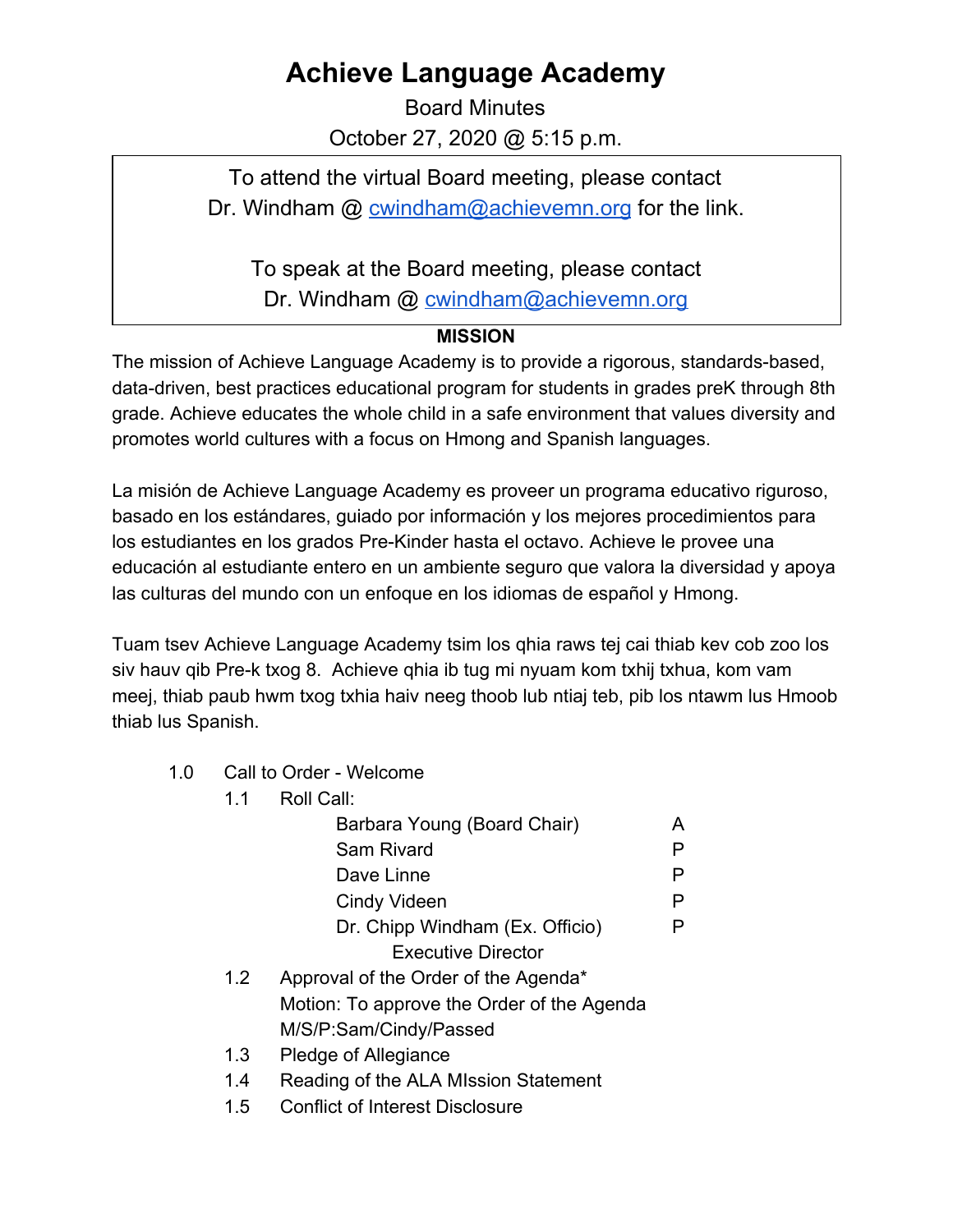- 2.0 Information and Communications
	- 2.1 Public Comment
	- 2.2 Authorizer Communication/Comments
	- 2.3 Executive Director Report\*

3.0 Approval of the Consent Agenda Motion: To approve the Consent Agenda M/S/P:Sam/Cindy/Passed

- 3.1 September 2020 Meeting Minutes\*
- 3.2 Covid-19 HVAC Work (Gilberts)\*
- 3.3 Covid-19 T-Moblie Hotspots\*
- 3.4 Learning3 Technology Support Contract\*
- 3.5 Covid -19 ChromeBooks\*
- 4.0 Business
	- 4.1 Governance
		- 4.1.a Election Update
	- 4.2 Human Resources
		- 4.2.a Staffing Update Discussion\*
			- Admin

None

Staff

Henry Grunau - 5th Grade Math/Science

Laurie Wagner - Special Education

Covid Childcare Educational Assistant - temp

Covid Driver - temp

Motion: To approve temporary positions to be funded through CRF funds, which includes an Educational Assistant for childcare and a driver for deliveries.

M/S/P:Dave/Cindy/Passed

- 4.3 Finance
	- 4.3.a September Finance Report\*
	- 4.3.b Audit Update
	- 4.3.c Revised FY21 ALA Budget\* Motion: To approve the revised FY21 ALA school budget. M/S/P:Sam/Cindy/Passed
- 4.4 Operations

4.4.a Covid-19 Update